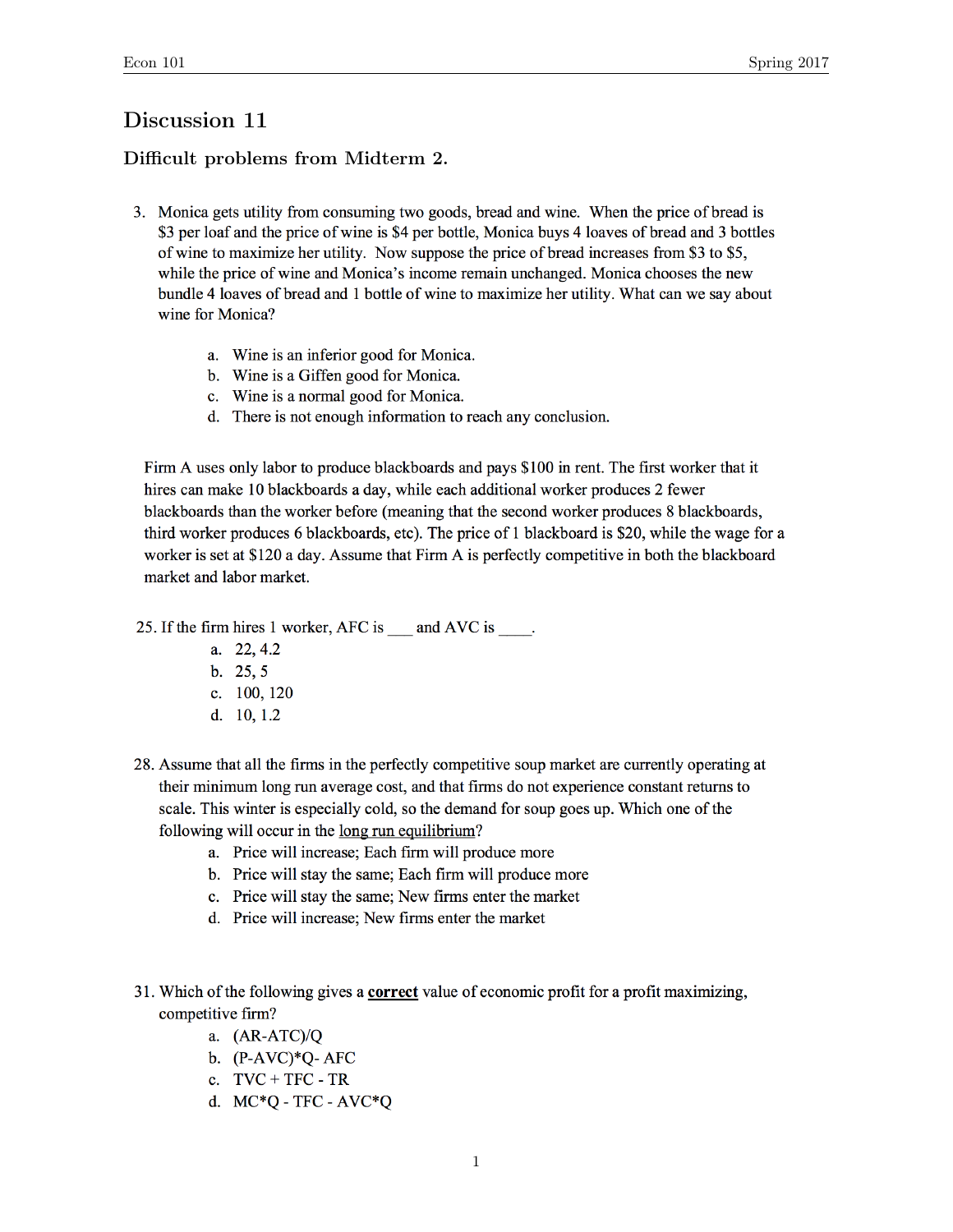#### Important Topics

- Marginal Revenue
- Input Markets

## Problem 1

Consider the market for archery lesson in Nottingham. Market demand for archery lessons is given by  $P = 250 - 2Q<sub>D</sub>$ . Merry Men Incorporated is granted a legislated monopoly over archery lessons in Nottingham by King Richard. The company has a cost function  $TC = 100 + 10q + q^2$ , with marginal  $\cot MC = 10 + 2q$ .

- a. Suppose the CEO of Merry Men Inc, Robin of Locksley, has not taken any economics classes and so chooses a quantity as if he was in a perfectly competitive market (i.e. he charges a price equal to his marginal cost). What price and quantity will be supplied?
- b. The shareholders fire Robin and replace him with Guy of Gisbourne. Instead of setting price equal to marginal cost, Guy ruthlessly attempts to maximize his revenue. Plot total revenue as a function of quantity. What quantity maximizes revenue and what is the elasticity of demand at this point?
- c. The shareholders are still not entirely happy so they fire Guy of Gisbourne and hire the Sheriff of Nottingham instead. The Sheriff is even more devious than Guy and he manages to maximize profits. Plot his marginal revenue curve and calculate what quantity and price he uses.
- d. What can you say about the elasticity of demand at the quantity the Sheriff decides to produce?
- e. What is the profit at the quantity the Sheriff decides to produce?
- f. What is the deadweight loss (DWL) caused by Merry Men Inc acting like a monopolist instead of a competitive firm?
- g. If the government wants to put a price ceiling in order to minimize DWL, what price ceiling should it put? What is the DWL now?

### Problem 2

Some undergraduate students form a research group to study the market of a popular video game called "Grand Theft Auto V". Suppose Rockstar North Company is the only provider of this game and the current monopoly price for this game is \$80. Their large-scale survey result shows that 9 in every 10 students who plan to buy this game would still be willing to buy this game if the price of this game increases by \$4. Assume each student only buys one set of this game.

- a. In order to estimate the demand elasticity of this game, this group assumes that their survey represents the actual demand change. According to this assumption, how large is the demand elasticity of this game at current price \$80?
- b. Suppose this company's marginal cost is  $MC = 0.05q$ , market demand curve is linear and our estimation of demand elasticity is precise. How many sets of this PC games is produced at this monopoly price? (Hint: Assume the demand curve is  $P = b - kQ$ )

### Problem 3

A monopoly firm operates under cost structure and faces with market demand as summarized by the information in the below table.